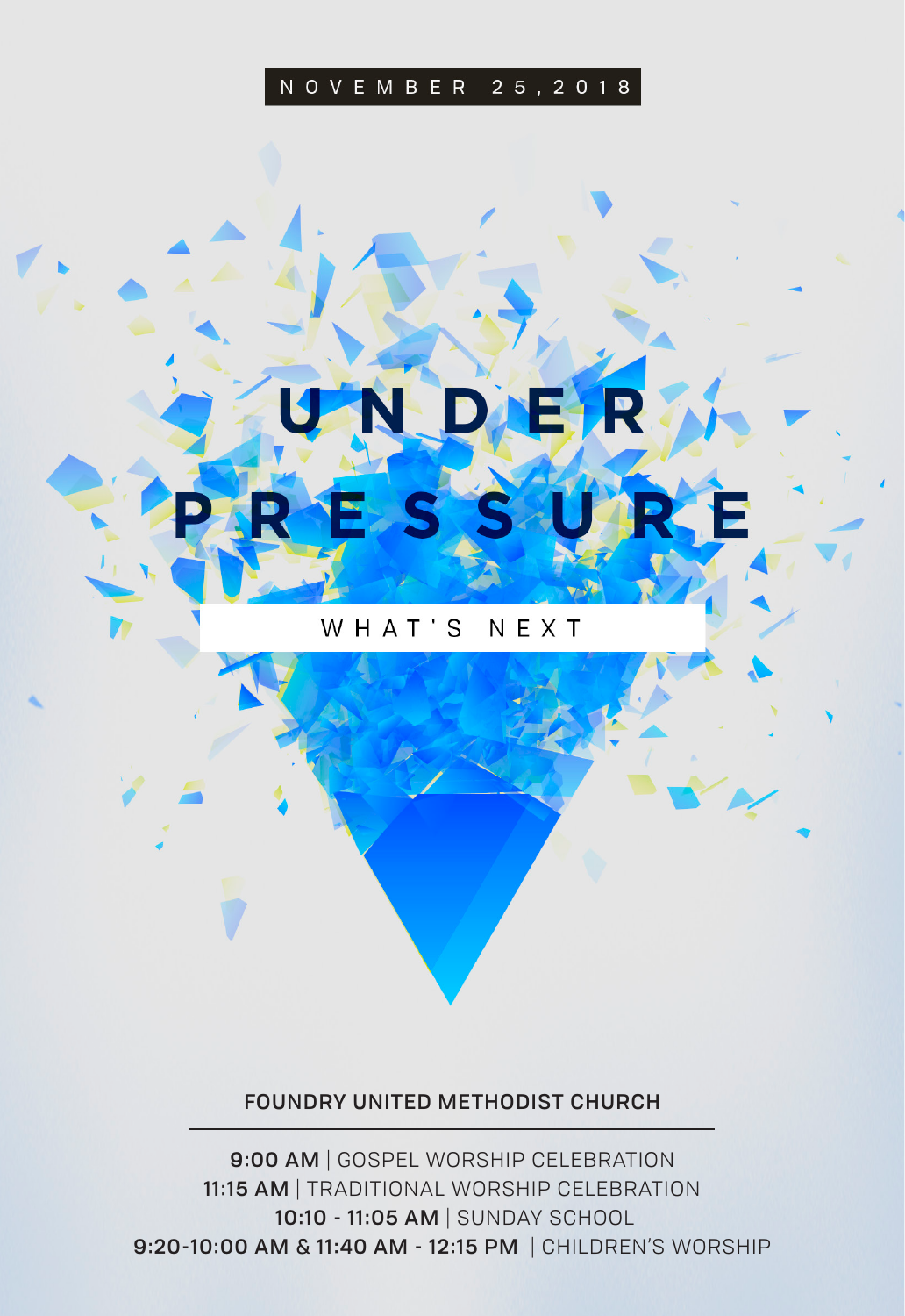Foundry Church has been serving downtown Washington and the wider world since 1814. Foundry is a Reconciling Congregation, affirming the call of the gospel of Jesus Christ to be in ministry with all people of all races, gender identities, sexualities, ages, and physical conditions. We are all on a spiritual journey and we want you to feel welcome here. Please join us for refreshments in Community Commons after the worship service and visit our welcome desk for more information about our faith community.

# REFERENCES TO GOD

References to God in traditional prayers and hymns may sometimes be gender-specific. As we pray and sing together, you are invited to substitute terms that reflect your understanding of the full inclusiveness of the spirit of God. You are also invited to sing hymns and speak parts of the services, such as the Lord's Prayer, in your native tongue.

# FAMILIES WITH CHILDREN

We welcome children to remain with their families during worship. Additionally, child care is available from 8:45 AM - 12:30 PM in the Child Care Center for infants through 4-year-olds. Children from kindergarten through 5th grade are invited to participate in Children's Worship offered at both Sunday morning services and starting shortly before the sermon.

# SUNDAY SCHOOL IS DROP-IN FRIENDLY

Please check the **Today at Foundry** page for adult and children's classes.

# ACCESSIBILITY

Large-print bulletins and United Methodist hymnals are available. Please check with an usher for these materials. Hearing assistance devices are found at the sound desk in the sanctuary. Sign language interpretation is provided at the 11:15 AM service on the pulpit side of the sanctuary.

# CARE AND PRAYER

If you would like to request prayer, please fill out the prayer request card found in the back of the pews and place it in the offering plate or leave it at the welcome desk located in Community Commons.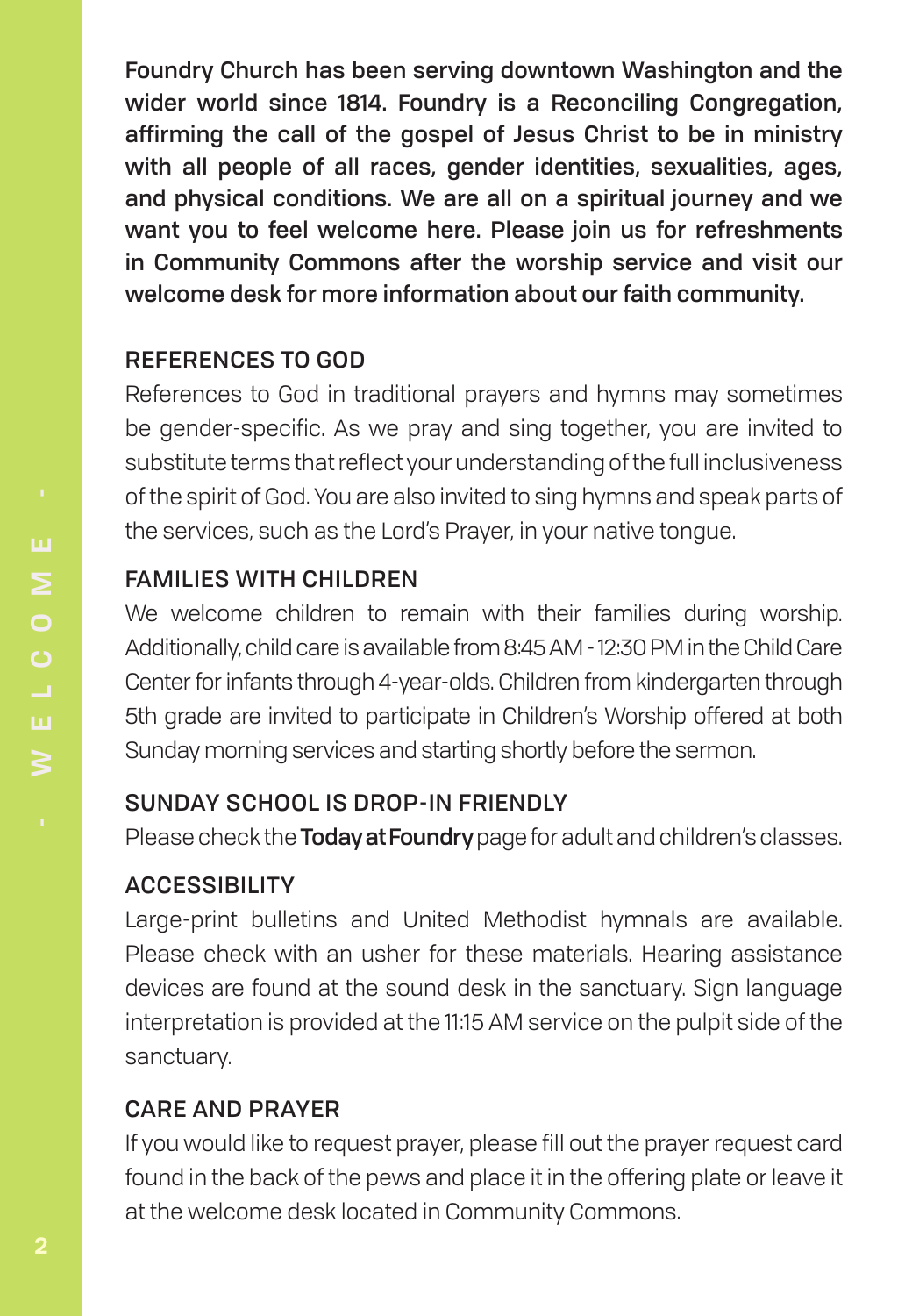# **"WHAT'S NEXT"**

## *Current Sermon Series: UNDER PRESSURE*

Pressure pushes down on our lives in so many ways leaving us feeling weary and frayed. The way things are in the world, the realities of our work responsibilities, family needs, and personal struggles can make it seem that there is no relief to be found. Our scripture texts from the Revised Common Lectionary over these weeks provide opportunities for us to name the pressure and pain in honest lament and to receive the balm of God's love and provision. God calls us to a new place of freedom and, as the late David Bowie teaches, to "give love one more chance." Join us on the journey!

**STAFF**

| GINGER E. GAINES-CIRELLI | SENIOR PASTOR                                            |
|--------------------------|----------------------------------------------------------|
| MALCOLM FRAZIER          | ASSOCIATE PASTOR / DIRECTOR OF HOSPITALITY AND CARE      |
| WILL GREEN               | ASSOCIATE PASTOR / DIRECTOR OF DISCIPLESHIP              |
| BEN ROBERTS              | ASSOCIATE PASTOR / DIRECTOR OF SOCIAL JUSTICE MINISTRIES |

Ministers: Every member of the congregation

| WILL GREEN                       |                                                          | ASSOCIATE PASTOR / DIRECTOR OF DISCIPLESHIP     |
|----------------------------------|----------------------------------------------------------|-------------------------------------------------|
| <b>BEN ROBERTS</b>               | ASSOCIATE PASTOR / DIRECTOR OF SOCIAL JUSTICE MINISTRIES |                                                 |
| <b>LANI WILLBANKS</b>            |                                                          | <b>BUSINESS ADMINISTRATOR</b>                   |
| STANI FY THURSTON                |                                                          | DIRECTOR OF MUSIC MINISTRIES                    |
| <b>WHITNEY KINSEY</b>            |                                                          | DIRECTOR OF FAMILY MINISTRIES                   |
| <b>JULIE HANSEN</b>              |                                                          | DIRECTOR OF FINANCIAL SERVICES                  |
| <b>JASPER TRAVIS</b>             |                                                          | <b>OFFICE MANAGER</b>                           |
| MONIOUE JACKSON                  |                                                          | <b>EXECUTIVE ASSISTANT TO THE SENIOR PASTOR</b> |
| ALICIA GREY                      |                                                          | PASTORAL INTERN                                 |
| <b>PHIL CARNEY</b>               |                                                          | ADMINISTRATIVE ASSISTANT                        |
| ALICE CHANG                      |                                                          | WEDDING COORDINATOR                             |
| <b>JACKIF WRIGHT-MARTIN</b>      |                                                          | ID MINISTRY ASSISTANT                           |
| ROSA VEGA                        |                                                          | <b>HOSPITALITY HOST</b>                         |
| BRYAN VII LARROFL                |                                                          | <b>HOSPITAL ITY ASSISTANT</b>                   |
| SEKETHIA FARROW, MICHELE' WRIGHT |                                                          | CHII DCARE STAFF                                |
| <b>JILL STEVENSON</b>            |                                                          | PROJECT MANAGER                                 |
|                                  | JAMIE DARKEN, ERIC LEE, LEE KATHENES, WAYNE NELSON       | SOUND TECHNICIANS                               |
| PASTOR ON CALL                   |                                                          | 202.332.4010                                    |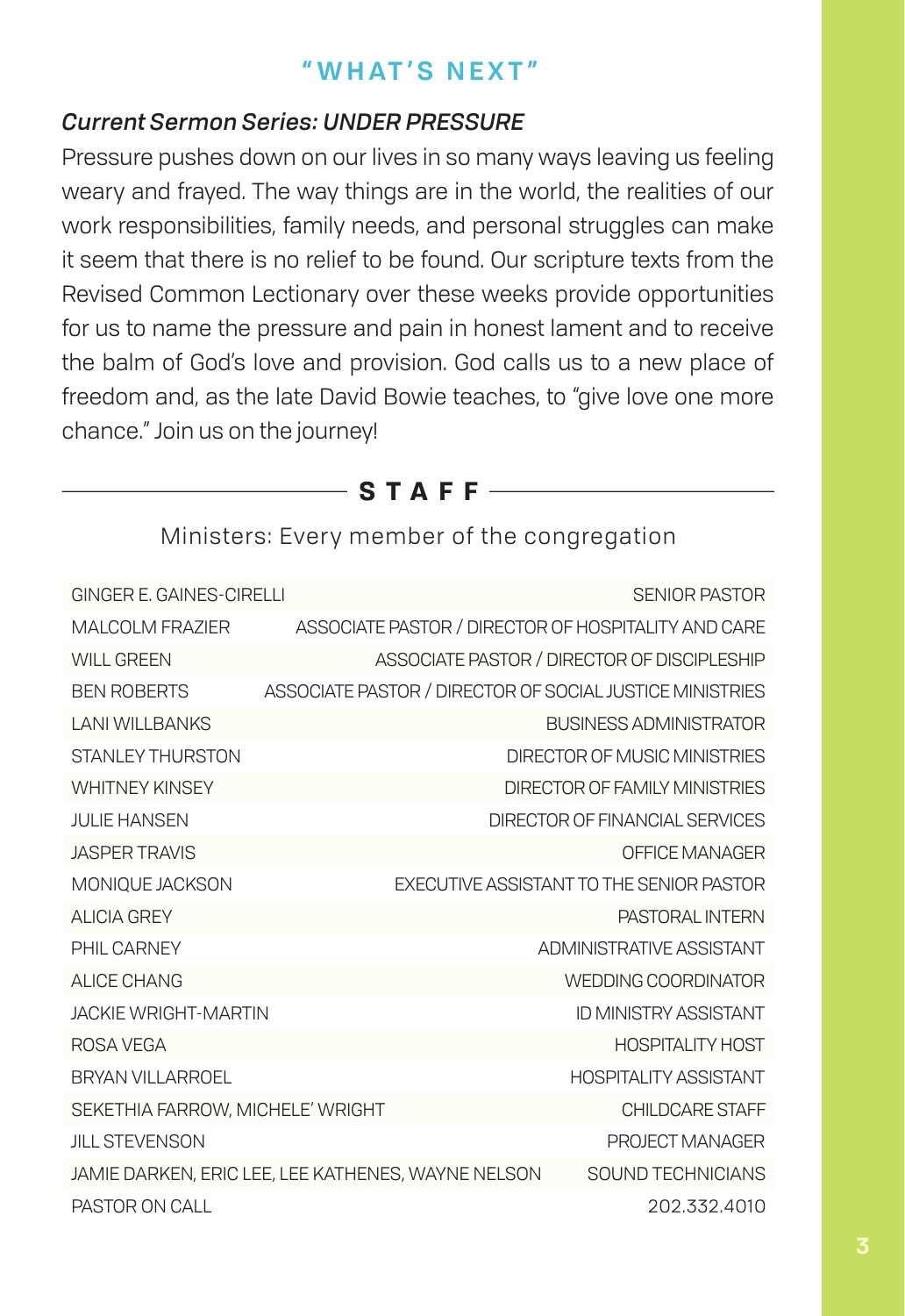# 9:00 AM SERVICE

Please pick up a copy of the African American Heritage Hymnal from an usher or a greeter

# Welcome **Ginger Gaines-Cirelli** Ginger Gaines-Cirelli

+Gathering Music AAHH #129 *EDDIE WILLIAMS*

LORD, KEEP ME DAY BY DAY

#### **Parish Announcements Ben Roberts** Ben Roberts

*Copies of announcements and prayer requests are available at the welcome desk.*

**Children's Message Whitney Kinsey** 

**Call to Prayer** AAHH #132 *ROBERT FRYSON* 

GOD IS A WONDER TO MY SOUL

## Pastoral Prayer Ginger Gaines-Cirelli

**Lord's Prayer Example 20 At 20 At 44 on the Lord's Prayer Card** 

Our Mother/Father who art in heaven, hallowed be thy name.

Thy kin-dom come. Thy will be done on earth, As it is in heaven. Give us this day our daily bread. And forgive us our trespasses, As we forgive those who trespass against us. And lead us not into temptation, but deliver us from evil: For thine is the kin-dom, and the power, And the glory, forever. Amen.

# Gospel Reading **Sylvia Kumi** Sylvia Kumi

MATTHEW 6:25-33

One Voice: Hear what the Spirit is saying. Many Voices: Thanks be to God.

*Children in pre-kindergarten through 5th grade are invited to depart for Children's Worship.*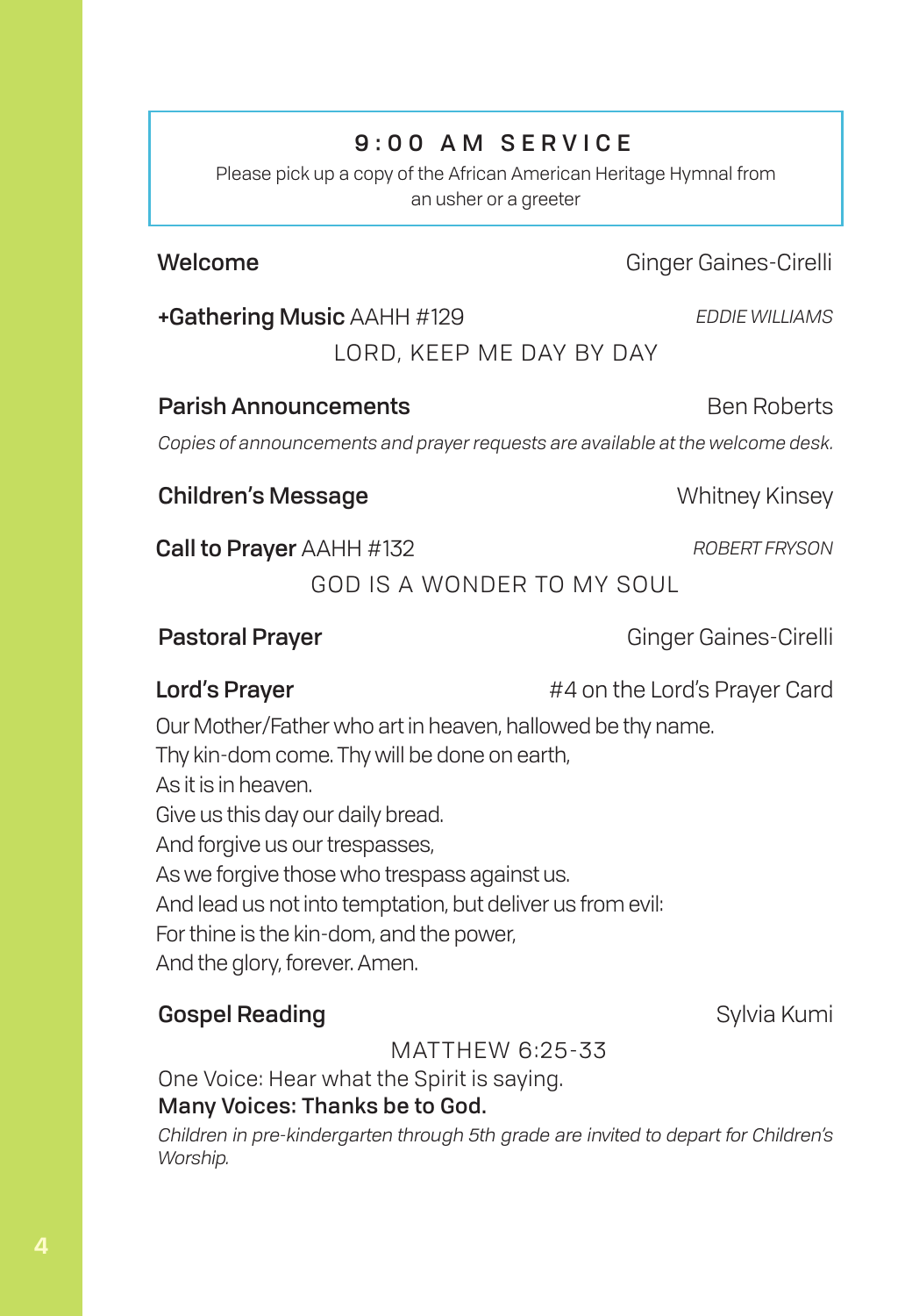Sermon **Malcolm Frazier** Malcolm Frazier

WHAT'S NEXT

**BETTER** 

**Music at the Offertory** *HEZEKIAH WALKER* 

Doxology AAHH #651 *OLD 100TH*

Praise God from whom all blessings flow. Praise God all creatures here below. Praise God above, ye heavenly hosts; Creator, Christ and Holy Ghost. Amen.

+Hymn AAHH #295 *STEPHEN KEY*

BLESS THAT WONDERFUL NAME OF JESUS

+Benediction Malcolm Frazier

# Individual Prayer

*Members of the Foundry Prayer Ministry Team are available after services at the front of the sanctuary for one-on-one prayer.*

#### +Rise, as you are able.

Hearing assistance devices can be found at the sound desk in the sanctuary.

UMH — United Methodist Hymnal (Red) | TFWS — The Faith We Sing (Black)

AAHH - African American Heritage Hymnal (on cart as you enter the sanctuary)

Services may be photographed, recorded/live-streamed at any given time. Presence during these services gives permission for audio and/or images of individuals to be used. To opt out, the areas located in the rear under the balcony will not be recorded.

# DWELL IN THE HOUSE

Offertory **Offertory T.C. Morrow** 

Choral Praise *GAIL JONES MURPHY*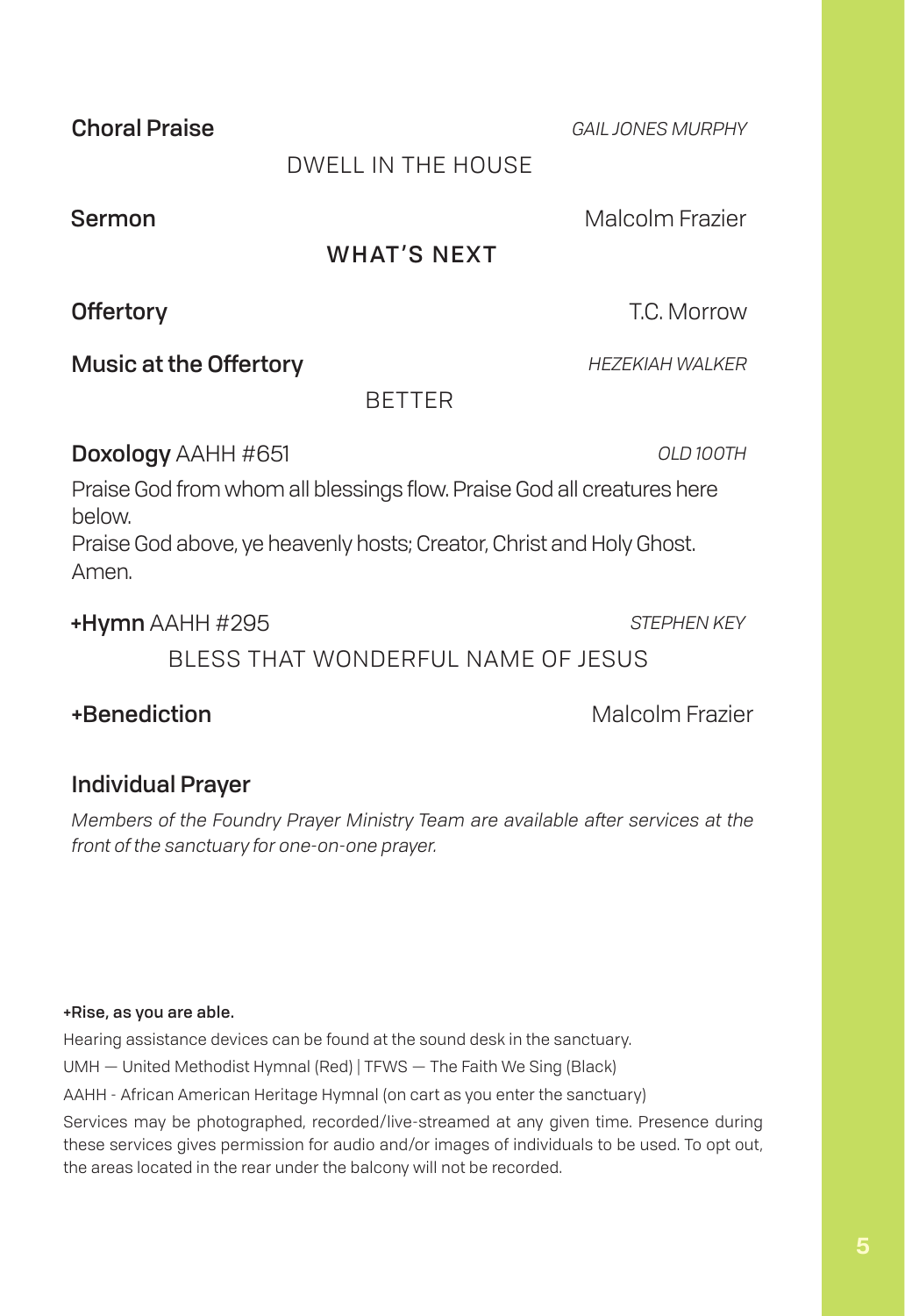# 11:15 AM SERVICE

Welcome **Ginger Gaines-Cirelli** 

## +Processional UMH #132 *HERBERT HOWELLS*

# ALL MY HOPE IS FIRMLY GROUNDED

# +Call to Worship **Alicia Grey**

Come, worriers of the world, unite!

We are close companions with our worries and good friends with our anxiety.

Now, consider the birds of the air and lilies of the field.

## They worry not, for God is faithful in Her provision.

So, heap your worries at the feet of God! Strive for the Kin-dom and let God do the rest!

For the Living God is our Lord, and is faithful to us in all things.

# **Parish Announcements** Ben Roberts

*Copies of announcements and prayer requests are available at the welcome desk.*

**Children's Message Children's Message Children's Message Children's Message Children's Message Children's Message Children's Message Children's Message Children's Message Children's Message Children's Message Children's M** 

Call to Prayer UMH #405 *KAREN LAFFERTY*

SEEK YE FIRST

Pastoral Prayer Gaines-Cirelli

Scripture Reading **Doug Barker** Doug Barker

JOEL 2:21-27

+Response UMH #57 *LOWELL MASON*

O FOR A THOUSAND TONGUES TO SING Verses 1, 2, and 3

+Gospel Reading **Doug Barker** 

MATTHEW 6:25-33

One Voice: Hear what the Spirit is saying.

## Many Voices: Thanks be to God.

*Children in pre-kindergarten through 5th grade are invited to depart for Children's Worship.*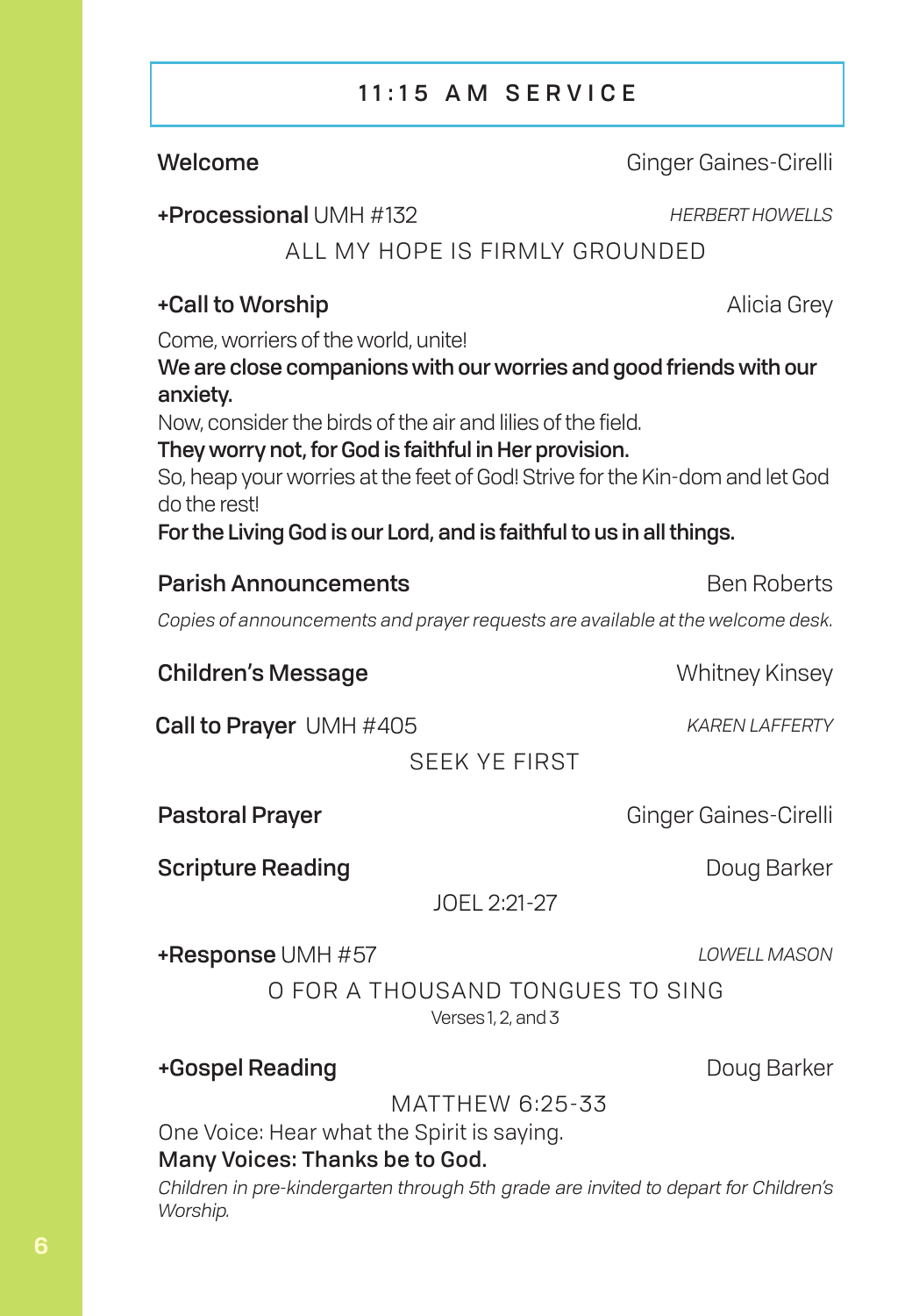Anthem *ARR. EVELYN SIMPSON CURENTON*

AMAZING GRACE

Sermon **Malcolm Frazier** Malcolm Frazier

# WHAT'S NEXT

**Music at the Offertory** *ARR. RENE CLAUSEN* 

Offertory **Contract Contract Contract Contract Contract Contract Contract Contract Contract Contract Contract Contract Contract Contract Contract Contract Contract Contract Contract Contract Contract Contract Contract Cont** 

DEEP RIVER

## Sacrament of Holy Baptism

Elizabeth Hoki Tahtakran

Will you nurture one another in the Christian faith and life and with God's help include Elizabeth now before you in your care?

With God's help we will proclaim the good news and live according to the example of Christ. We will surround her with a community of love and forgiveness that she may grow in her trust of God and be found faithful in her service to others. We will pray for her that she may be a true disciple who walks in the way that leads to life.

Sung Baptismal Response TFWS #2249 *STANLEY FARR*

GOD CLAIMS YOU

"Elizabeth, Elizabeth," God claims you, God helps you, protects you, and loves you too.

We this day do all agree a child of God you'll always be.

"Elizabeth, Elizabeth," God claims you, God helps you, protects you, and loves you too.

+Hymn UMH #131 *16TH CENTURY DUTCH MELODY*

# WE GATHER TOGETHER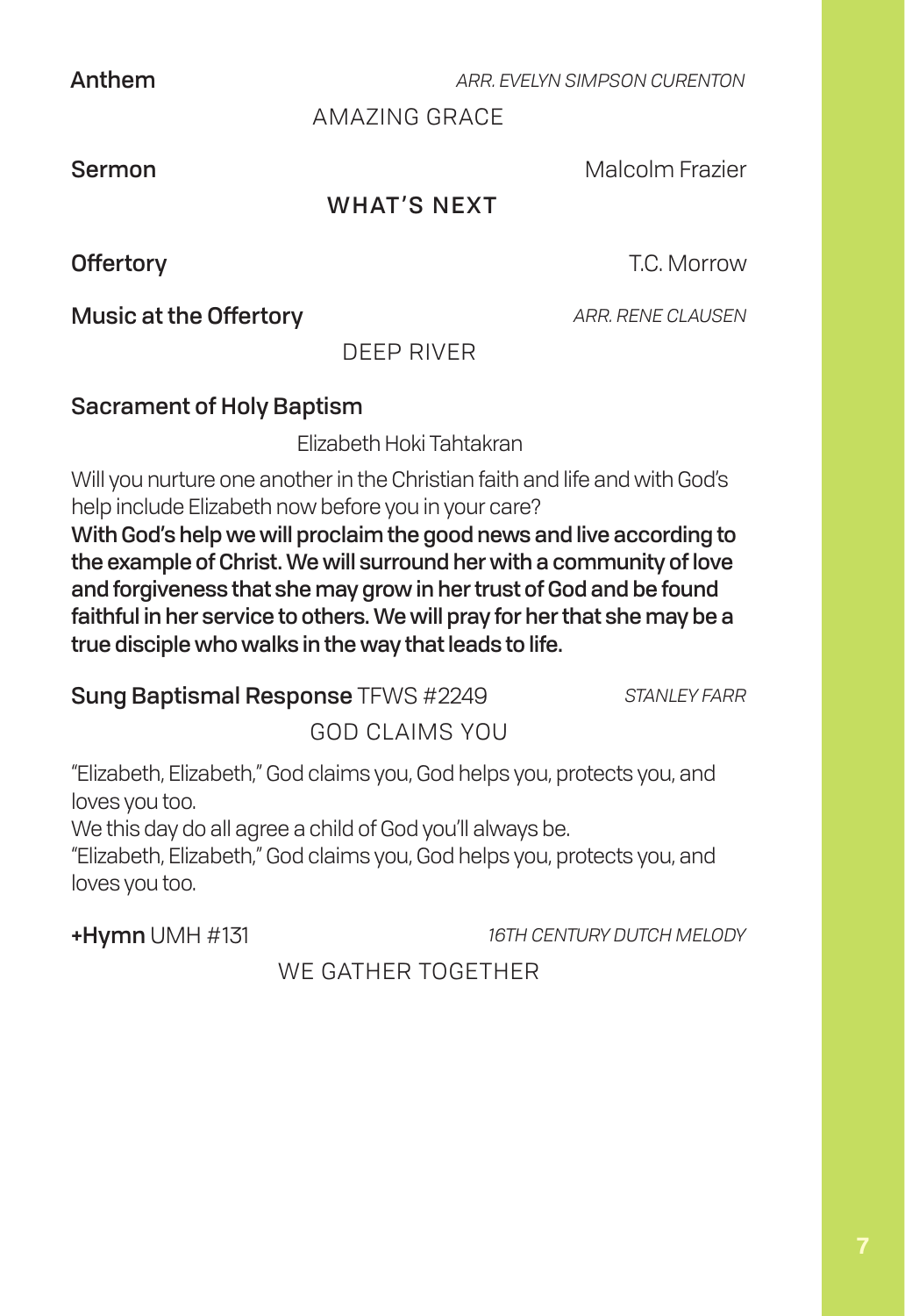#### +Recessional

#### +Postlude

#### Individual Prayer

*Members of the Foundry Prayer Ministry Team are available after services at the front of the sanctuary for one-on-one prayer.*

#### +Rise, as you are able.

Hearing assistance devices can be found at the sound desk in the sanctuary.

UMH — United Methodist Hymnal (Red) | TFWS — The Faith We Sing (Black)

Services may be photographed, recorded/live-streamed at any given time. Presence during these services gives permission for audio and/or images of individuals to be used. To opt out, the areas located in the rear under the balcony will not be recorded.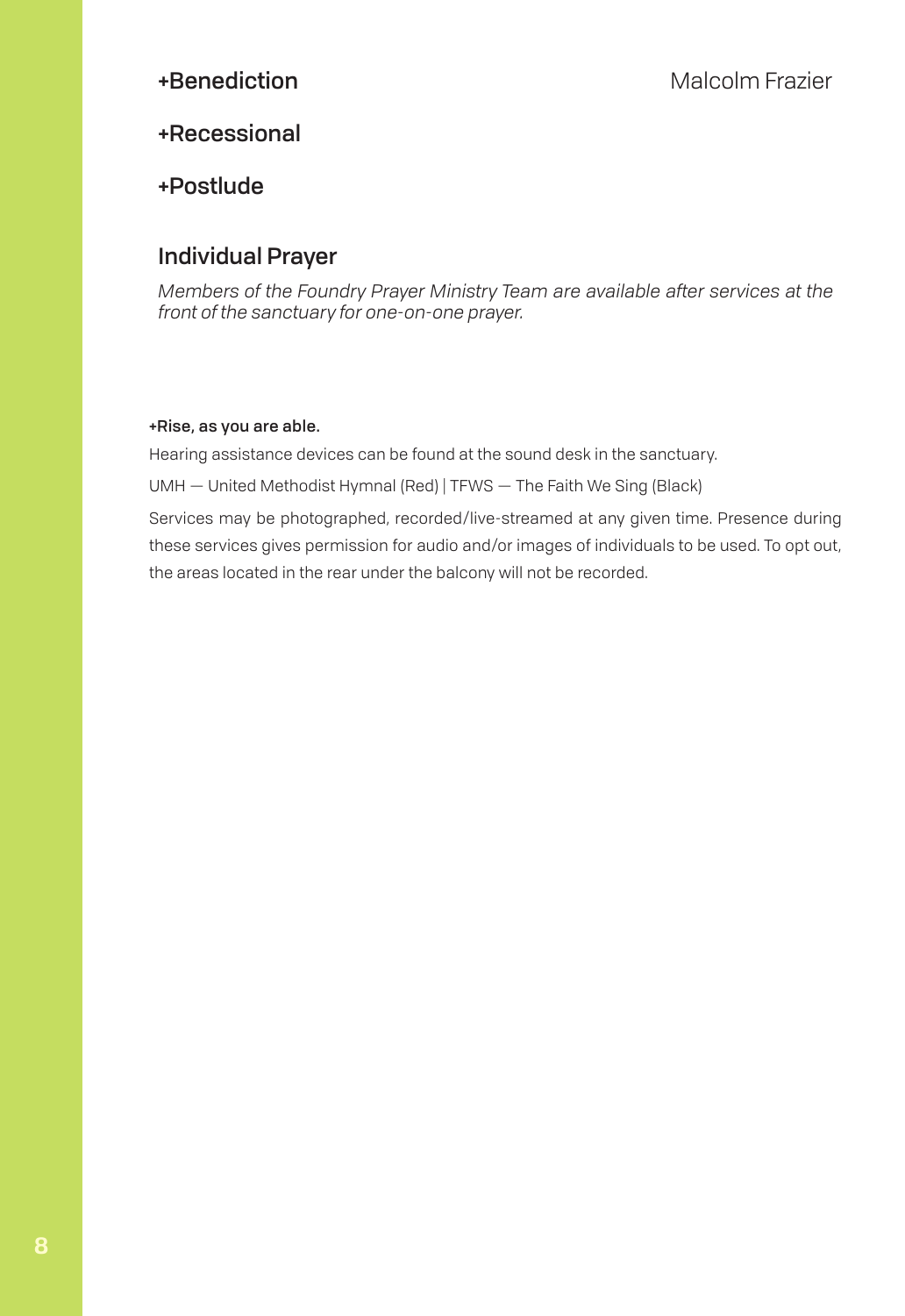# MUSIC

8:15 AM Gospel Choir - Choir Room 10:00 AM Chancel Choir - Choir Room

# CHILDREN & YOUTH

All children and youth should be checked in prior to attending their activities. There are kiosks located at the nursery, outside Community Commons, and in the upstairs hallway near the Children's Ministry classrooms for your convenience. Volunteers will be at each location to help. Childcare for children aged newborn through 2 is available during all services and during the fellowship hour.

**Children's Worship:** Children from Pre-Kindergarten through 5th grade are invited to participate in Children's Worship. They will be met by servant leaders at the front left door of the sanctuary shortly before the sermon.

**9:20 - 10:00 AM** Children's Worship, Room 203. Children should be picked up after Children's Worship from Room 203.

#### **10:10 - 11:05 AM**

Sunday School, see classroom assignments below:

| Ages 2 - 3: Child Care  | Grades 3 - 5: Room 205              |
|-------------------------|-------------------------------------|
| Ages 4/PreK-K: Room 206 | Grades 6 - 8: Fellowship Hall Stage |
| Grades 1 - 2: Room 204  | Grades 9 - 12: Youth Room           |

**11:40 AM - 12:15 PM** Children's Worship, Room 203. Children should be picked up after Children's Worship from Room 203.

# ADULTS

#### **10:10 - 11:10 AM**

Practicing Spirituality, "Putting 'Thanks' back in Thanksgiving", 1 Chronicles 16:34 and 1 Thessalonians 5:18, Room 208, led by Diane Seeger

#### **12:30 - 2:00 PM**

Loss and Transition, Room 208, led by Jeff Dietterle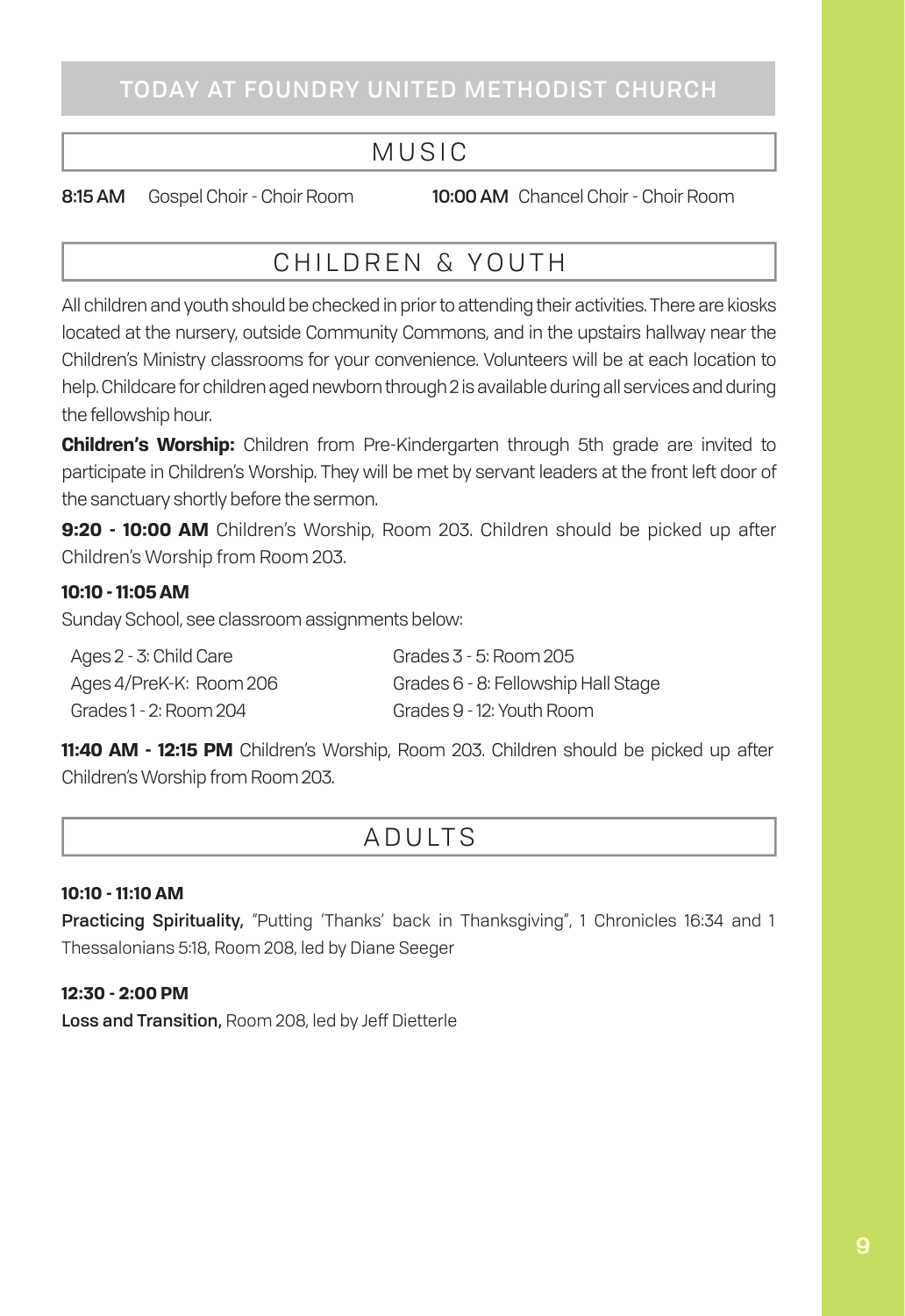#### **HOWARD THURMAN: SOCIAL JUSTICE AND SPIRITUALITY,** December 2 and 9

This class will explore Thurman's spirituality through his popular series of meditations, including "The Sense of Christmas." The class will meet in the Davenport Center.

#### **FOUNDRY YOUNG ADULT FELLOWSHIP ICE SKATING,** December 6

Join Foundry Young Adults for a night at the Wharf! Meet at the ice rink at 7:30 PM and see who can fall the least! Cost is \$16, email youngadults@ foundryumc.org for more info and to RSVP.

#### **SMALL GROUP LEADERS NEEDED**

Foundry's Disicipleship Ministries team is actively recruiting new leaders to help plant and lead small groups throughout the DMV. If you've thought about starting a small group, or are interested in learning more, email Pastor Will at wgreen@foundryumc.org. Training and ongoing support is provided.

#### **NEW SMALL GROUP INTEREST MEETING,** December 9

Foundry's Discipleship Ministries is launching a new small group for people navigating transitions. From job loss, to shifting professional dynamics, to entering the "third act" of their lives. For more information, contact Pastor Will at wgreen@ foundryumc.org.

# FAMILY MINISTRIES

#### **ANNUAL CHRISTMAS FESTIVAL,** December 8

Join Foundry's Family Ministry for our annual Christmas Festival in partnership with Friends of Stead Park, from 10:30 AM - 12:00 PM. Come take a photo with Santa, make crafts, partake in holiday merriment, and pre-purchase a gingerbread house (\$15) to decorate here tinyurl.com/CommunityChristmasFestival All are invited!

#### **CHRISTMAS MUSICAL**

Foundry's children and youth are hard at work on our first ever Christmas Musical. You won't want to miss this special Sunday as our kids help tell the Christmas story in their own unique way. Children in grades Pre-K through 5th grade who wish to participate should attend Children's Worship each week to learn the music. A required dress rehearsal will be on December 1, 1:30 - 2:30 PM at Foundry.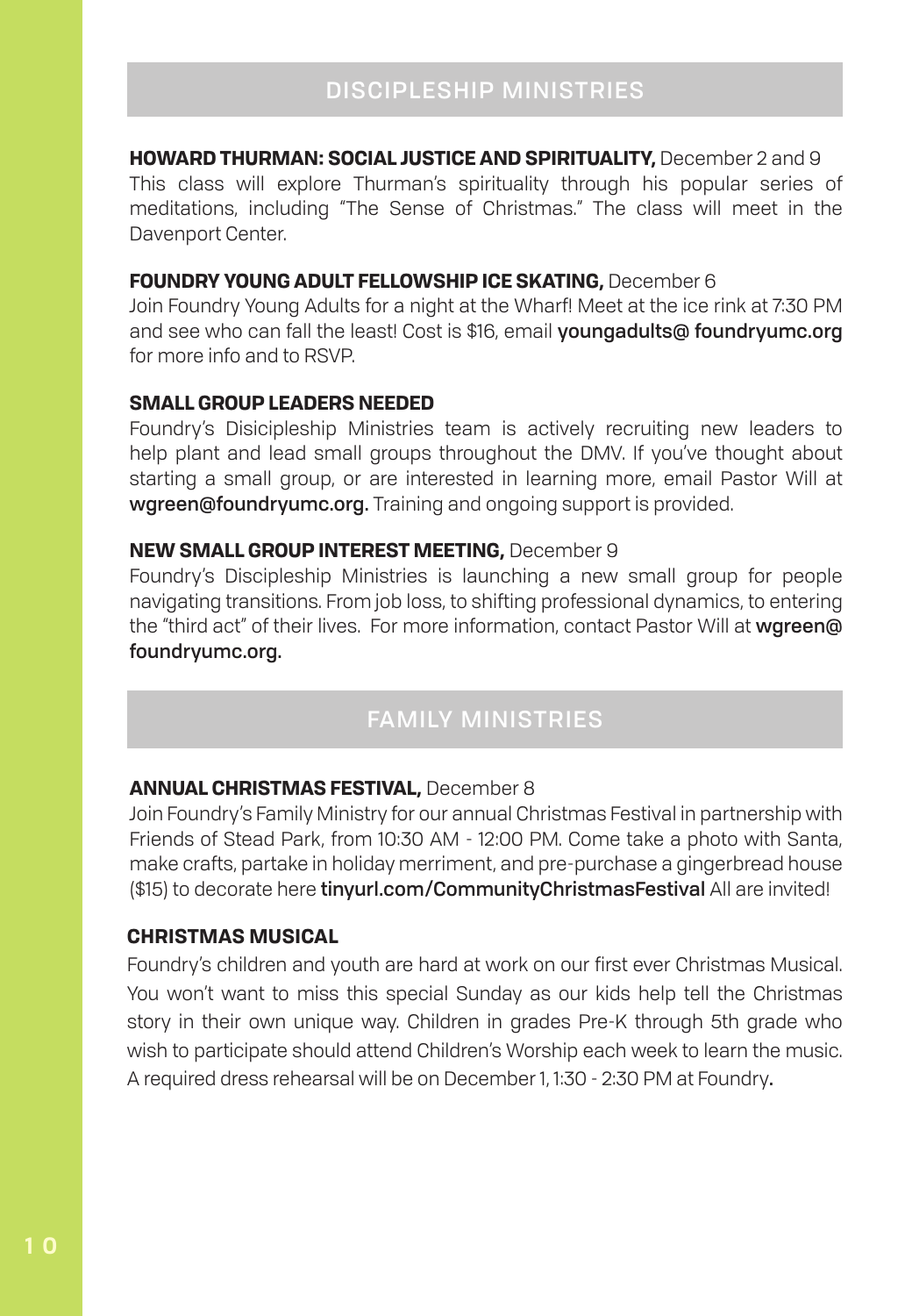#### **SPECIAL MUSIC LOOK-IN,** December 2

Join lay leaders of the Foundry Chancel Choir at 10:20 AM for a discussion of Benjamin Britten's Ceremony of Carols. Learn more about about the composer and his story of writing this piece while at sea. The Chancel Choir will perform the Ceremony of Carols December 9 during both services.

# HOSPITALITY AND CARE MINISTRIES

#### **SPECIAL EVENT FOR USHERS AND GREETERS,** December 16

The Hospitality and Care Ministry team invites all ushers and greeters to join Pastor Malcolm for a special appreciation event from 10:15 AM - 11:00 AM in Conference Room 101. While there, participants will receive training and additional logistics as we head into Advent. This is open to both current ushers, greeters, and anyone else looking to join this important ministry. Contact Pastor Malcolm at *mfrazier*@ foundryumc.org for more information.

# SOCIAL JUSTICE MINISTRIES

#### **ADVENT JUSTICE SERIES,** December 2

Join us at 10:10 AM in the Fellowship hall for our annual Advent Justice Series. Our LGBTQ+ Advocacy Team will be providing an update on the upcoming special General Conference in February 2019. On December 9, the Racial Justice Team will lead us, and on December 16, the Sacred Resistance Team will conclude our series.

#### **CHRISTMAS CATALOG,** December 2

The Social Justice Ministries Christmas Catalog will be available to purchase gifts that support the ministries of Foundry. We encourage you to purchase gifts in honor or in memory of friends or family. The catalog will be available throughout the month of December

## **UMCOR DISASTER RELIEF TRAINING,** December 1

In the coming months and years we will send only trained members on disaster response teams to areas affected by natural disasters. If you want registration information for the Dec. 1 training or other training opportunities, email Pastor Ben at broberts@foundryumc.org, subject line: Disaster Response.

## **FAIR TRADE ITEMS, Community Commons**

Fairly traded coffee, tea, chocolate, and Palestinian olive oil will be available at wholesale prices today through December 9. The organization Equal Exchange works through UMCOR to provide this opportunity to support farmers in developing countries to ensure fair prices and use sustainable methods.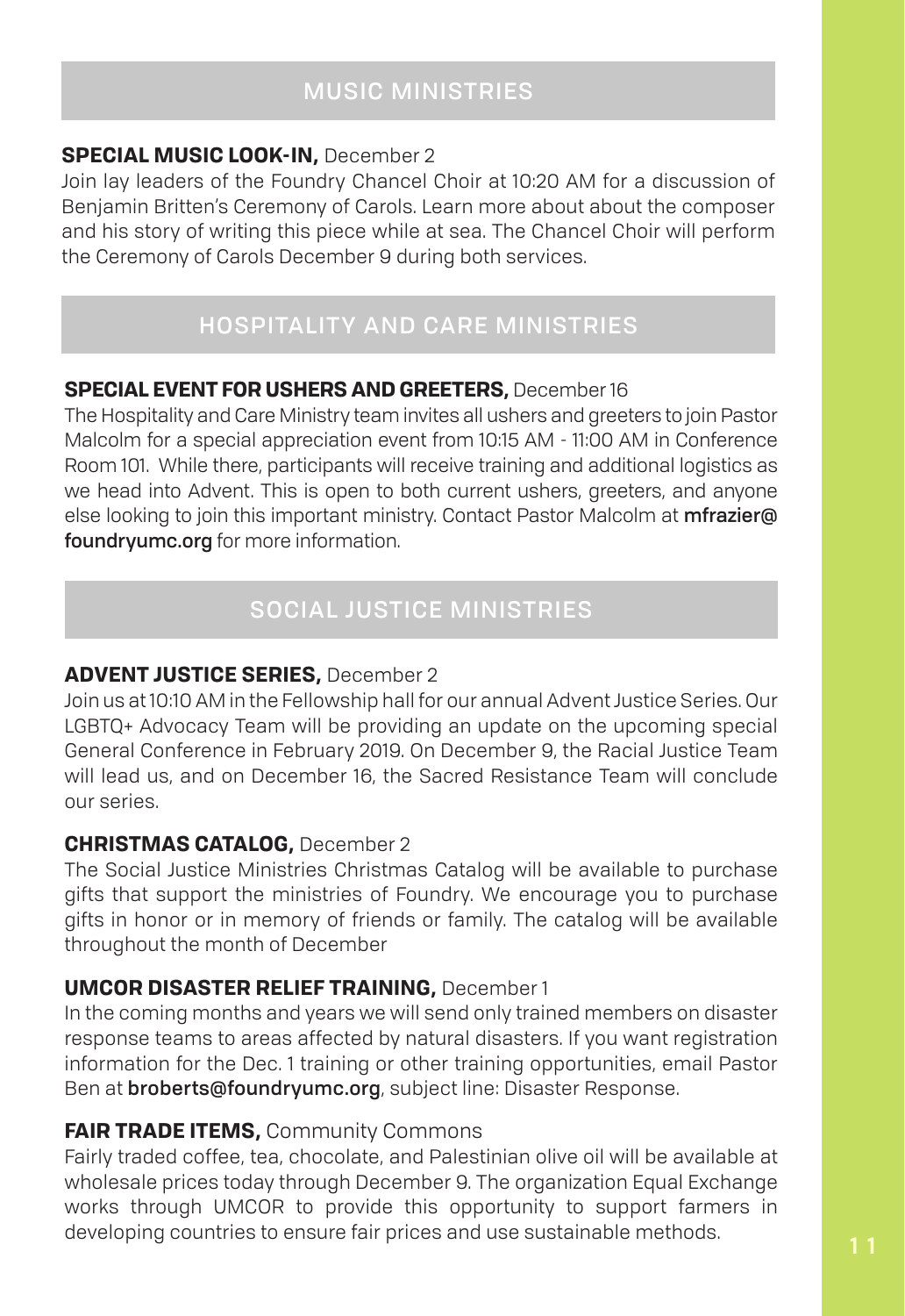#### **DO YOU HAVE A GREEN THUMB?**

Even if you don't, Foundry's Altar Guild is looking for volunteers to help care for the greenery in our sanctuary. Learn more by going to the sign-up schedule at bit.ly/fumcplants or email altarguild@foundryumc.org.

#### **JOIN THE PEW CREW**

Help keep our sanctuary a welcoming and hospitable space for all who worship here. Email Pastor Will at wgreen@foundryumc.org to learn more information and join one of our fantastic crews who help organize and clear up our pews once a week!

#### **SAVE THE DATE: HANGING OF THE GREENS,** December 1

The annual Hanging of the Greens at Foundry will be from 9:30 AM - 12:00 PM. Join us as we hang greenery, place poinsettias, and adorn our space for the coming Advent season. For more information, email altarguild@foundryumc.org.

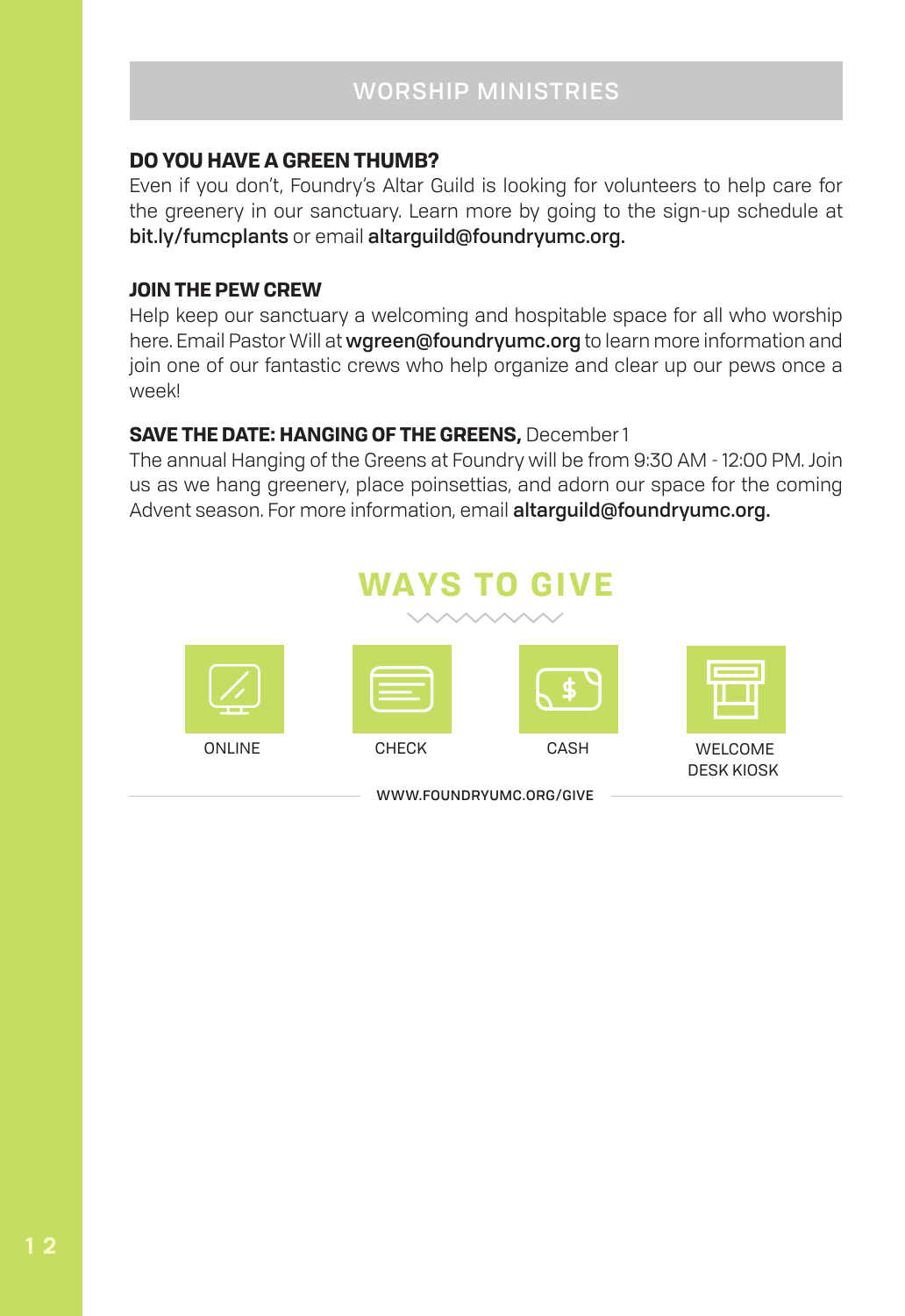# 2019 STEWARDSHIP UPDATE



As of November 20, 2018, we are at 50% of our goal to being fully funded for 2019. With over \$1.38M in commitments, we know God is at work as we head into the second half of our campaign.



Thank you to those who have already submitted estimates of giving to our Finance office.

If you haven't provided us with your 2019 estimate of giving, you can still do so online at foundryumc.org/give. You can also download the Fearless Generosity card and mail it to the church or drop it in the offering plate

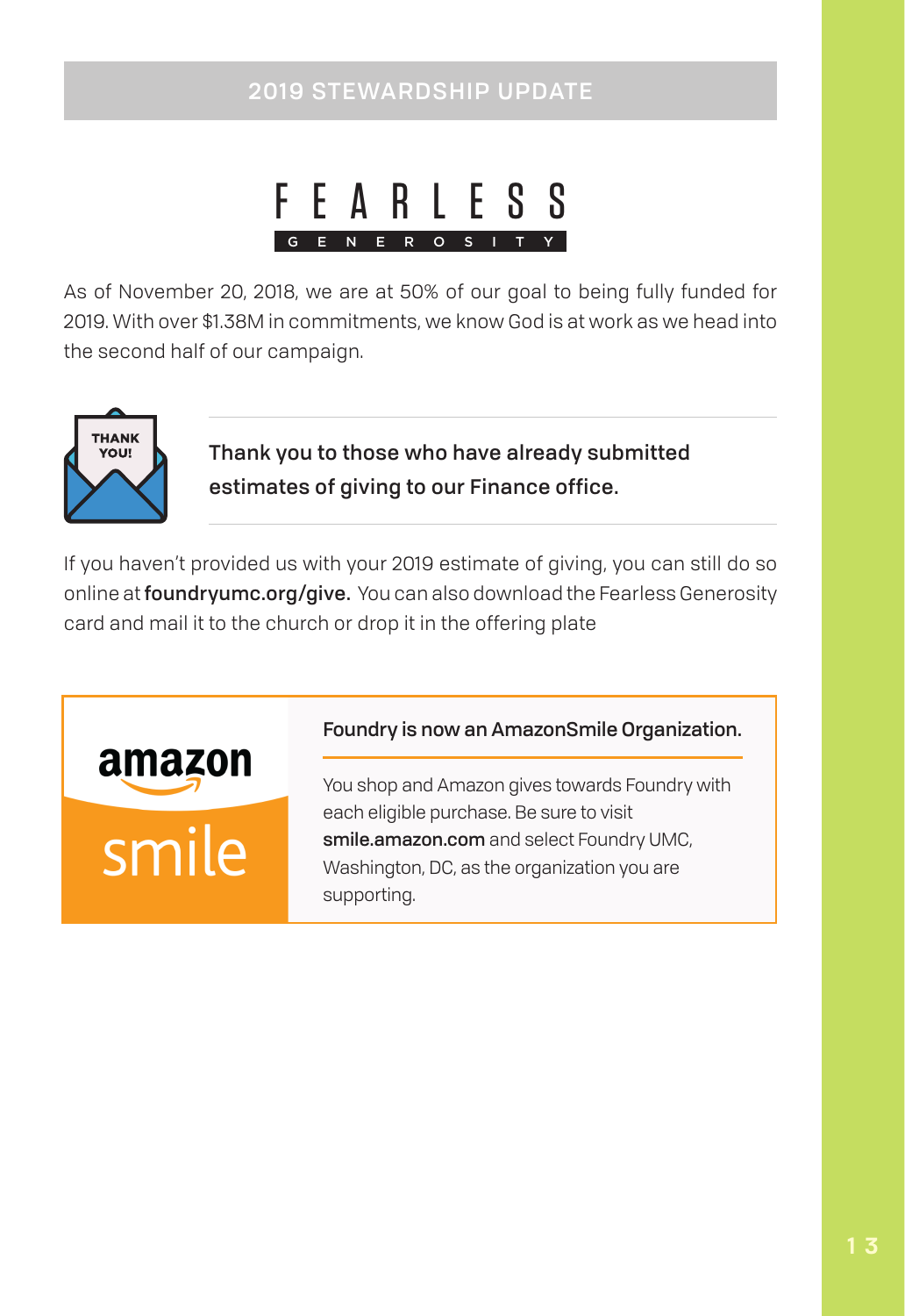# ADVENT WORSHIP



| December 2  | Children's Musical "Jesus, Light of the World" 9 AM and<br>11:15 AM |
|-------------|---------------------------------------------------------------------|
|             |                                                                     |
| December 5  | Advent Evensong 6:30-7 PM                                           |
| December 9  | Benjamin Britten's Ceremony of Carols, 9AM and 11:15 AM             |
| December 12 | Advent Evensong 6:30-7 PM                                           |
| December 16 | Musical Selections from the Pentatonix and Take6, 9 AM              |
|             | and 11:15 AM                                                        |
| December 19 | Advent Evensong, 6:30-7 PM                                          |
| December 21 | Longest Night Worship Celebration, 7PM                              |
| December 24 | Christmas Eve Worship Celebrations                                  |
|             | 6PM: Family Worship                                                 |
|             | 8PM: Candlelight and Communion                                      |
| December 30 | Christmas Hymnsing 9AM and 11:15 AM                                 |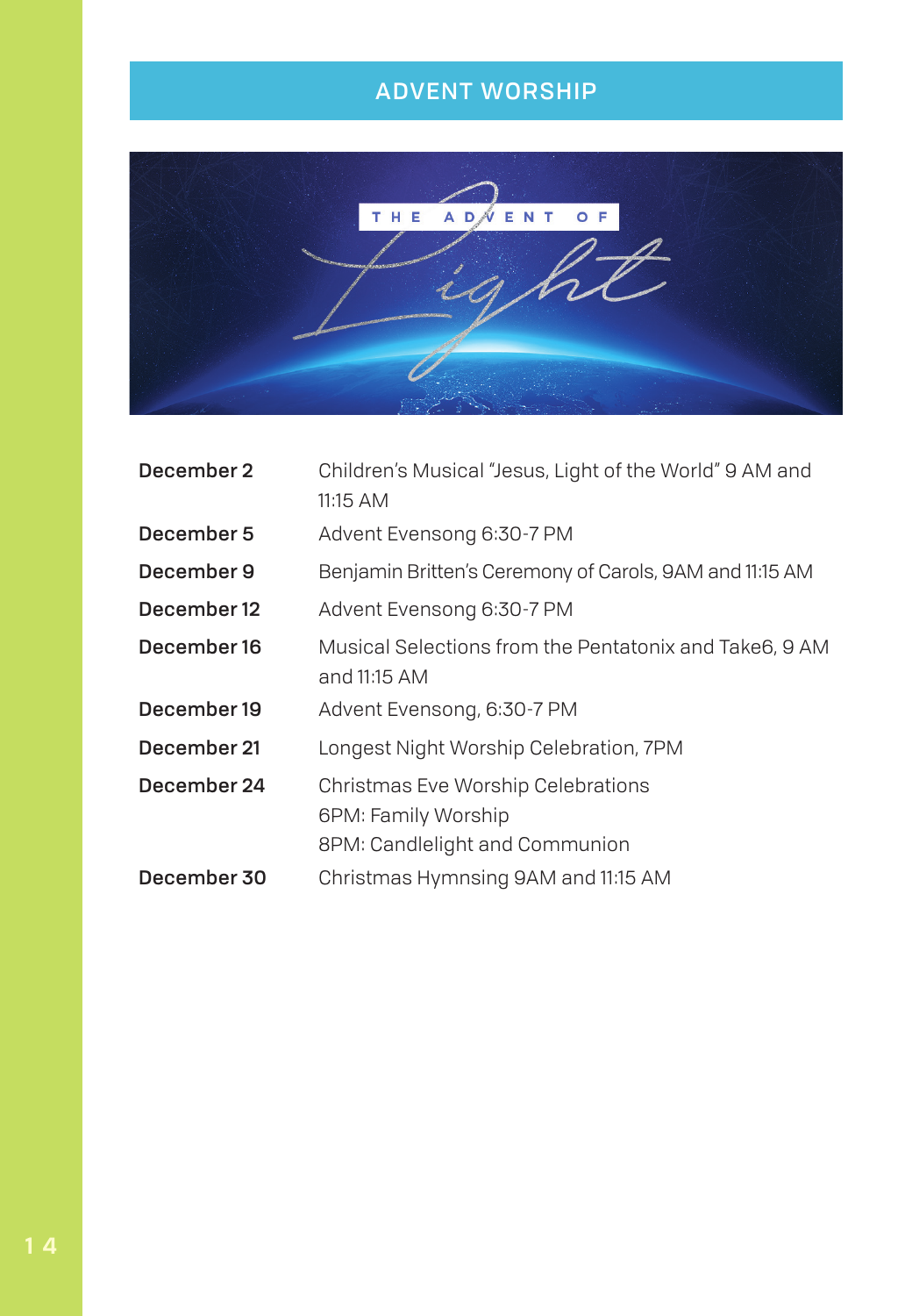#### WE BELIEVE IN JESUS CHRIST

Everything we do begins with Christ. We remember how he ministered to the poor, fed the hungry, healed the sick, befriended sinners, welcomed the shunned and sacrificed himself to save us. He rose from the dead and gives us hope.

#### WE HONOR HUMANITY AS WELL AS DIVINITY

We believe all people are children of God, and we treat them that way.

# WE SERVE GOD BY SERVING OTHERS

We remember the second of Christ's great commandments is to love each other. We make personal commitments to working with people in our neighborhood and around the world.

## WE CELEBRATE DIVERSITY

We make especially sure that people who feel excluded elsewhere are welcomed and invited to be an integral part of our congregation.

## WE WORSHIP JOYFULLY

We sing and pray and study with passion and intellect and energy. We are an Easter people, and we are glad.

# WE WELCOME THE HARD WORK OF PROPHECY

Our close proximity to power gives us the chance to speak for the powerless. We are mindful that prophets examine themselves closely before sharing their message with the world.

# WE BELIEVE OUR MINDS ARE GREAT GIFTS FROM GOD

We are intellectually honest and curious. We view science, scholarship and other religious traditions as tools to discover the wonder of God's Word and creation.

# WE CHERISH GOD'S GIFTS

God blesses us with time, talent, money, opportunity and the Earth we now call home. We strive to be responsible stewards of God's great bounty.